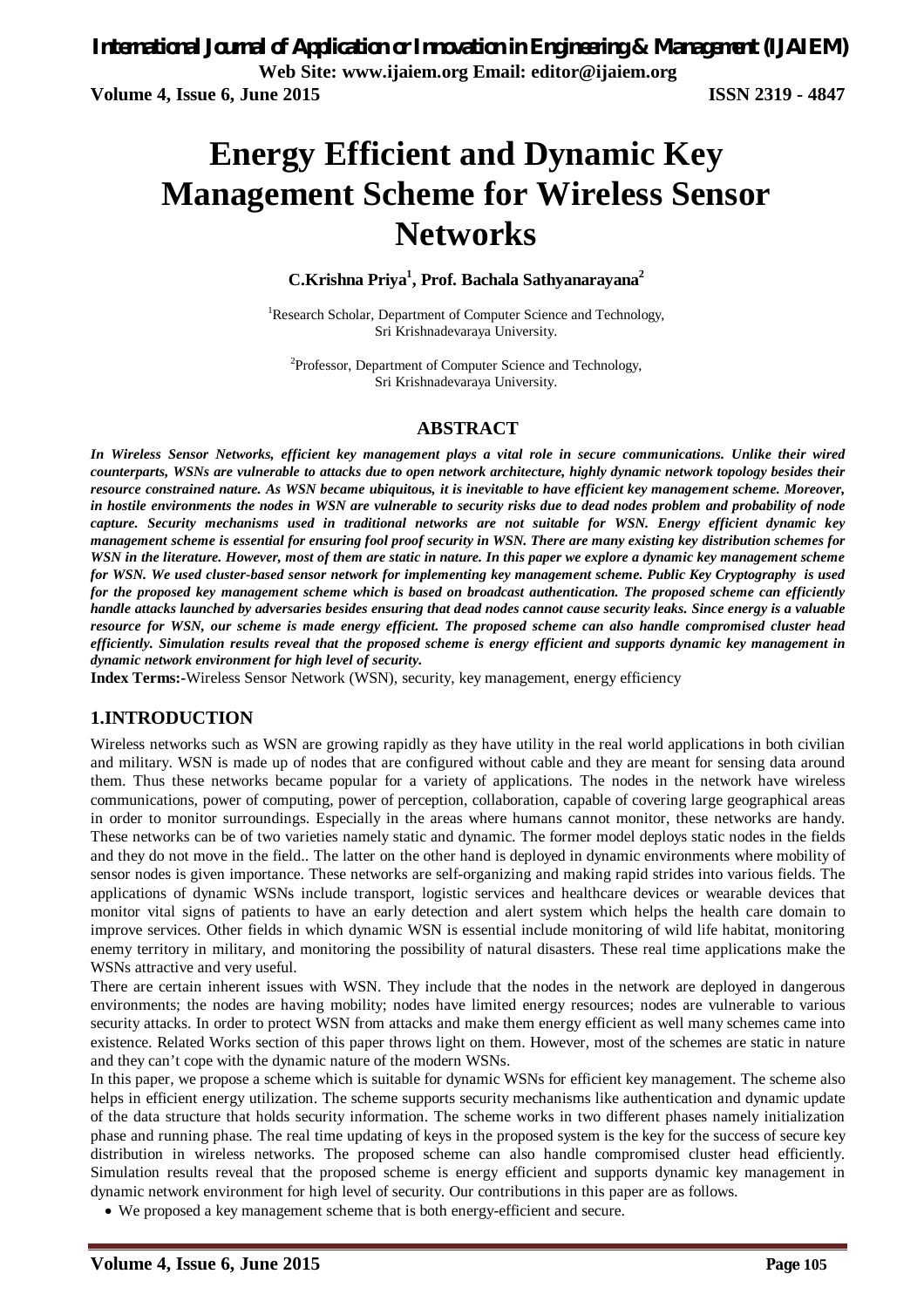#### **Volume 4, Issue 6, June 2015 ISSN 2319 - 4847**

 The model is suitable for dynamic WSNs where the periodic key update is essential due to node mobility. Our mathematical model is supported by security analysis.

The remainder of the paper is structured as follows. Section 2 reviews literature on secure key distribution mechanisms. Section 3 presents an overview of the proposed approach. Section 4 provides security and performance analysis while section 5 concludes the paper besides making recommendations for future work.

#### **2.RELATED WORKS**

Cryptography has been around for many years for securing communications over networks. Due to the developments in technologies, cryptography also witnessed growth in practice and theory. Many techniques in cryptography came into existence to suit the needs of various systems or networks. For instance, symmetric cryptography, asymmetric cryptography, quantum cryptography etc. are some of the developments in cryptography. All the algorithms or techniques that are available to secure systems have their own strengths and weaknesses. However, in this paper we are finding a suitable one for efficient key management in WSN. Not only security but energy consumption has to be kept in mind with respect to WSNs. This is because they are energy constrained and needs to efficiently utilize energy for longevity of network.

#### **2.1Existing Key Management Schemes in WSNs**

The key management schemes in WSN can be divided into three categories. They are actually explored in [2]. They include random key pre-distribution type, self-protected type, and trusted server based. With respect to trusted serverbased schemes the credibility of server is an issue. One has to assume that trusted server is highly secure in nature. This assumption can't be used in the real world applications of WSN. For this reason this is not widely used scheme in WSN. The self-protected model on the other hand makes use of cryptographic algorithms such as RSA which is a kind of asymmetric encryption standard. However, this kind of encryption causes overhead on the network and naturally causes more energy to be consumed. Since it is not energy efficient, it is not used widely. The other scheme is random key pre-distribution. This kind of key management scheme is widely used. In this scheme the key generation and usage is done in distributed fashion. Therefore this scheme provides more security than the other two schemes. However, its drawback is that it is suitable for static networks. This is not the case with real world applications where WSNs are highly dynamic in nature.

Per rig et al. [3] proposed SPINS which is a trusted server based solution. It makes use of two protocols namely TESLA and SNEP. The former is used for radio certification while the latter is used for secure communication. The SPINS approach is that a key is known to every sensor node and its corresponding key is maintained by the base station. During broadcast one way hash function is used for authentication. In this approach having a direct connection and communication between two nodes is not advisable for security reasons. Eschenauer and Gligor [4] presented a pre-key distribution model which provides secure communications and energy is efficiently managed. In this scheme, the setup phase ensures that each node in the network is given keys and two nodes will share one of the keys. When compared with the model presented in [3], this model does not use a base station to have secure communication. Based on this model Chan, Perrig and Song [5] introduced the concept known as "q-composite" where q keys are shared between two nodes in the network for direct communication. This ensures more connectivity in the network and increased security with desirable resistance to attacks. Storing large number of keys and maintaining them is the limitation of this scheme due to overhead in memory usage. Liu [6] introduced a key pre-deployment scheme in association with another scheme proposed in [7] to promote node connectivity and reduce memory usage.

Later on Zhang [8] proposed NPKPS that is a pair-wise key distribution scheme which is in a position to provide better security and connectivity besides energy efficiency when compared with the scheme explored in [9]. Security certificate and security key for key management concepts were introduced in [10] and [11] for secure authentication scheme in WSN. This scheme also proved to be energy efficient. Kim [12] proposed a new scheme known as layer-based multiplex communication key management which reduced overhead in communication. Based on this scheme Chuang [13] explored clustering and node mobility. Polynomial key distribution concept was explored in [14] for key-pre distribution. Real time key generation and reduction in memory consumption was focused in [15] for secure communications in WSNs. A key distribution method was proposed in [16] by Camtepe and Yener which was later improved in [17] which improved physical connectivity and direct pair-wise communication among sensor nodes. Key management scheme with server support was introduced by Maerien [18] in which each node in the network is assigned a symmetric key which is also shared with server. However, it assumes mutual trust between the nodes and server.

A key management scheme which is heterogeneous network-aware was proposed in [19] which is efficient in energy consumption and key management, mobility and connectivity. However, its drawback is that it is not able to update keys in real time. This causes it not to be satiable for networks where real time update of keys is essential. Thus WSN has got rapid strides in improvements and security schemes. Most of the schemes in the literature are suitable for static WSN. In this paper we build a scheme for dynamic network and the scheme is expected to be energy-efficient and highly secure.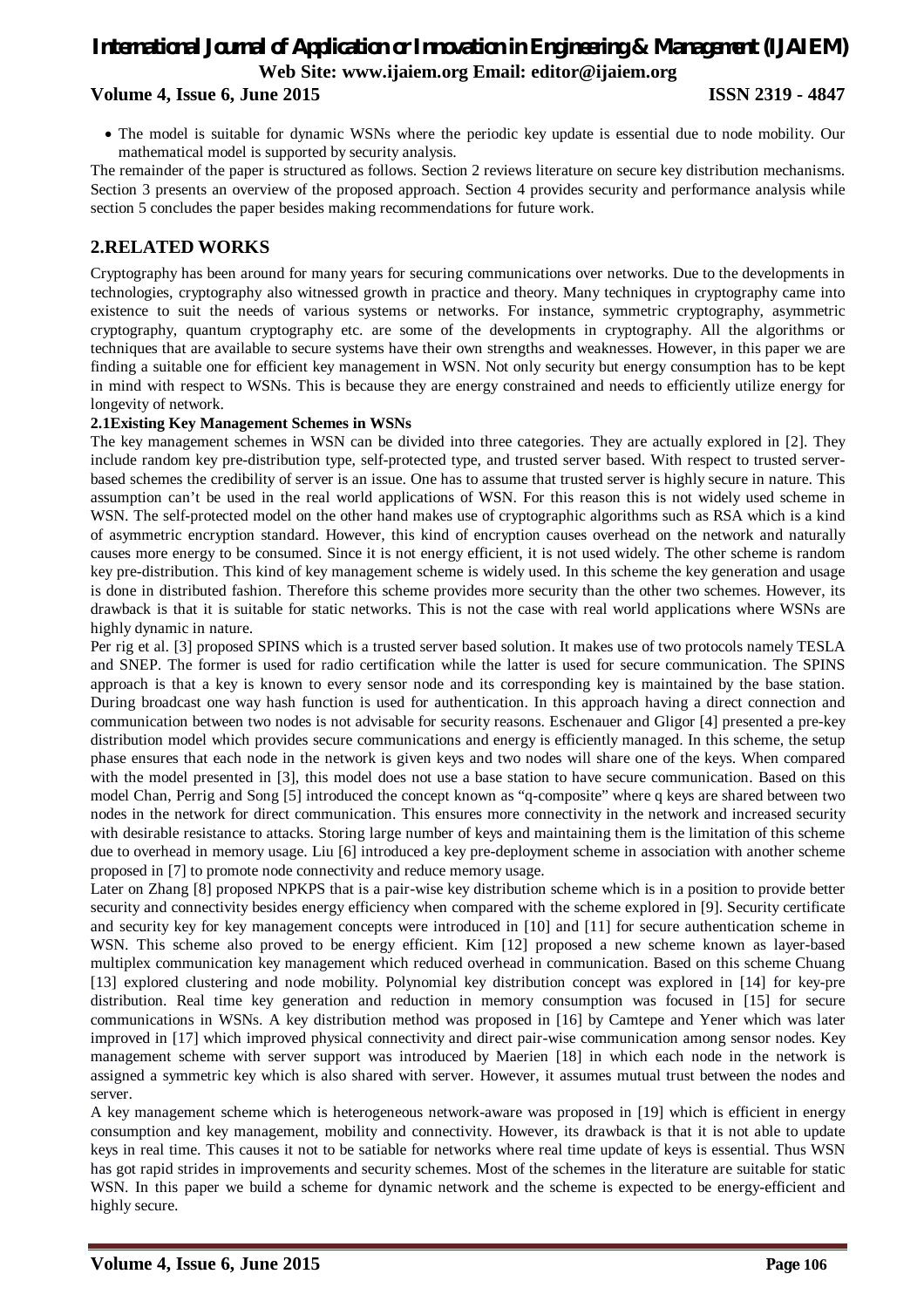#### **Volume 4, Issue 6, June 2015 ISSN 2319 - 4847**

#### **3.PROPOSED KEY MANAGEMENT SCHEME**

In this section we introduce our scheme for key management. The scheme has phases such as network initialization and key establishment. Prior to the description of the proposed scheme, here are the assumptions made to complete the scheme.

- There is synchronization of timing of sensor nodes with each other.
- Base station is in a secure place which possesses unlimited resources like memory and computational power.
- The base station is equipped with intrusion detection mechanism

#### **3.1Architecture of Proposed Scheme**

The runtime overview of the proposed key management scheme is described here. The flow of the scheme is illustrated in Figure 1. The WSN considered is with clusters. Each cluster has a cluster head. Two users are considered as Alice and Bob. There is secure communication among the nodes with the proposed scheme.



**Figure 1 –** Architectural overview of the proposed scheme

The nodes in a cluster share a key known as cluster key which is meant for broadcasting messages securely. This key can be updated by cluster head when new sensor joins the cluster or an existing node leaves the cluster. Cluster heads forwards data to base station. The cluster keys are communicated to base station through network controller. Based on the messages exchanged with base station, the cluster keys are updated. Each node in the network shares different pair wise key with neighbours for secure authentication and communication in the network. Nodes can dynamically establish pair wise key between other nodes in the network using public key cryptography.

#### **3.2Network Initialization**

The BS is the first layer which controls the network and also helps in connecting WSN to external networks like Internet. The second layer is known as CH layer. The CH is coordinates all other nodes in the cluster in terms of data transfer and other operations. The third layer is meant for collecting data from surrounding environment and sends that to cluster head. The SN layer is divided into many portions known as clusters. Each cluster has a CH which coordinates all SNs in the cluster. The SNs can communicate with other SNs in the same cluster and also the CH. All CHs of all clusters can communicate with each other and also the BS. The proposed scheme makes use of two kinds of keys for encryption. Out of them, the first one is a shared key between CH and SNs while the second one is the master key shared between BS and CHs. The master key is divided into many sub keys which are distributed among the CHs dynamically. CH has more energy consumption due to its heavy responsibilities. Our scheme can balance energy consumption by rotating CHs randomly. The notation used in this paper is presented in Table 1. Before the WSN is actually deployed each node is given a random number for identification and also a secret key is shared with BS. Then the rest of the process is as follows.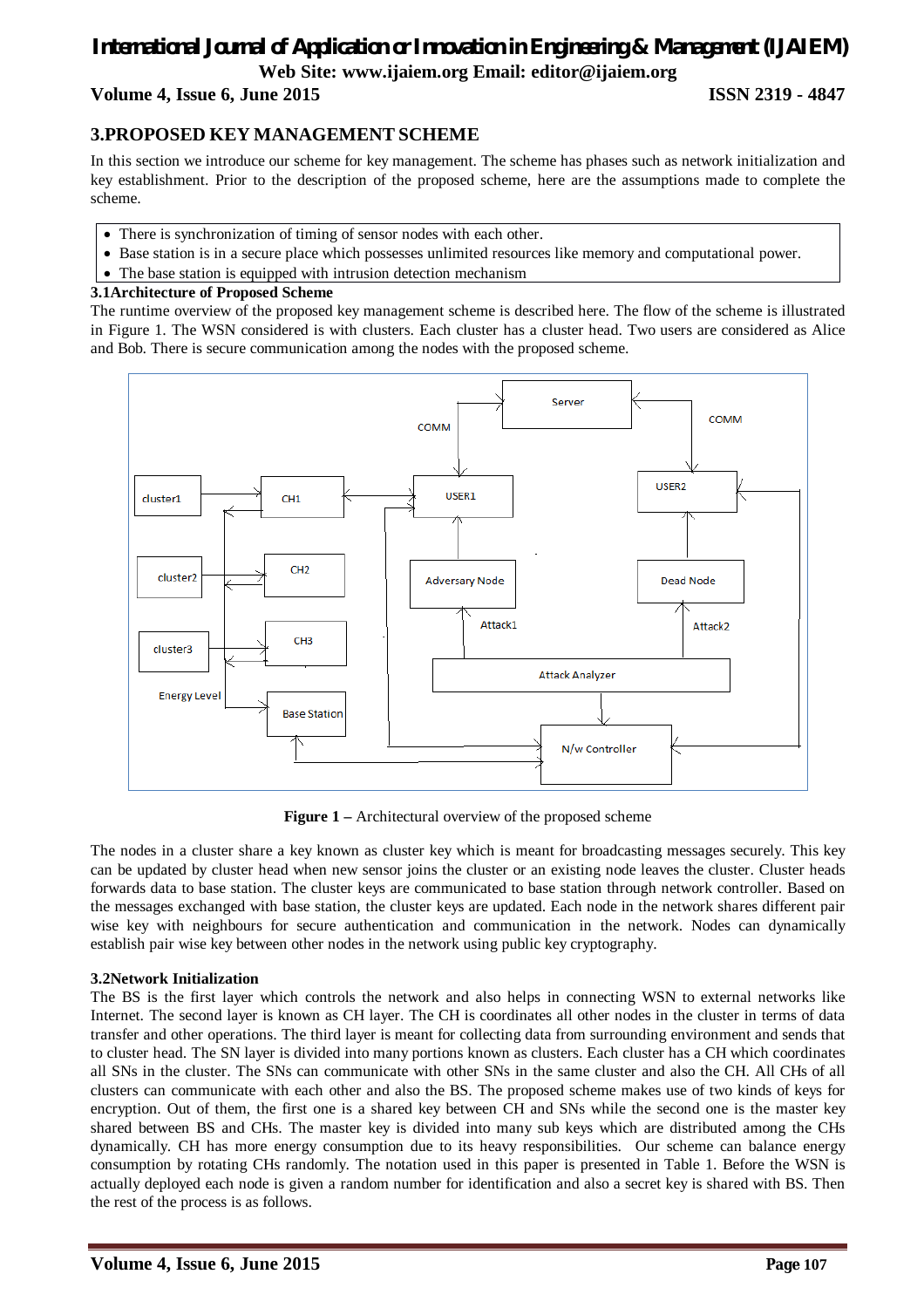#### **Volume 4, Issue 6, June 2015 ISSN 2319 - 4847**

#### **Step 1**

Whenever CHs are selected randomly, the initial key is used by them to encrypt messages and send to BS to notify that they became CHs.

 $CH_k \rightarrow BS: E_K[M||T||ID_k]$ 

On the other hand, SNs can also send message to BS in similar fashion.

 $SN_{kl} \rightarrow BS: E_K[T||ID_{kl}]$ 

|  |  |  | <b>Table 1</b> – Notations used in the scheme |
|--|--|--|-----------------------------------------------|
|--|--|--|-----------------------------------------------|

| CH <sub>k</sub> | Cluster head of the kth cluster                |
|-----------------|------------------------------------------------|
| $ID_k$          | The identity of $CH_k$                         |
| $SN_{kl}$       | The lth sensor node of kth cluster             |
| $ID_{kl}$       | The identity of $SN_{kl}$                      |
| K               | The initial key stored in each node            |
| $CHK_{kl}$      | The Key shared between $SN_{kl}$ and $CH_k$    |
| <b>BSK</b>      | The master key shared between CHs and BS       |
| $y_k$           | The sub key of $CH_k$                          |
| $X_k$           | The session of $CH_k$                          |
| $E_K[M]$        | The symmetric encryption for $M$ using key $K$ |
| $D_K[M]$        | The symmetric decryption for $M$ using key $K$ |

M and T represent message of CH and timestamp respectively.

#### **Step2**

BS divides the WSN based on the distance between itself and SNs and sends identity list of sensor nodes to every CH in the network.

$$
BS \rightarrow CH_k: E_K[M \Vert ID_{list}]
$$

$$
ID_{list} = (ID_{k1}, ID_{k2}, ID_{k3}, ..., ID_{kn} .
$$

Where *M* is the message of SNs,

#### **Step 3**

When CH receives a message, it is broadcasted to SNs in order to let them join the cluster. This way clustering process is finished.

#### **3.3Key Establishment Phase**

#### **3.3.1Cluster Key Establishment**

Once network initialization is completed, each SN is responsible to establish secure communication to CH and other SNs in the same cluster. It is done using the steps given below.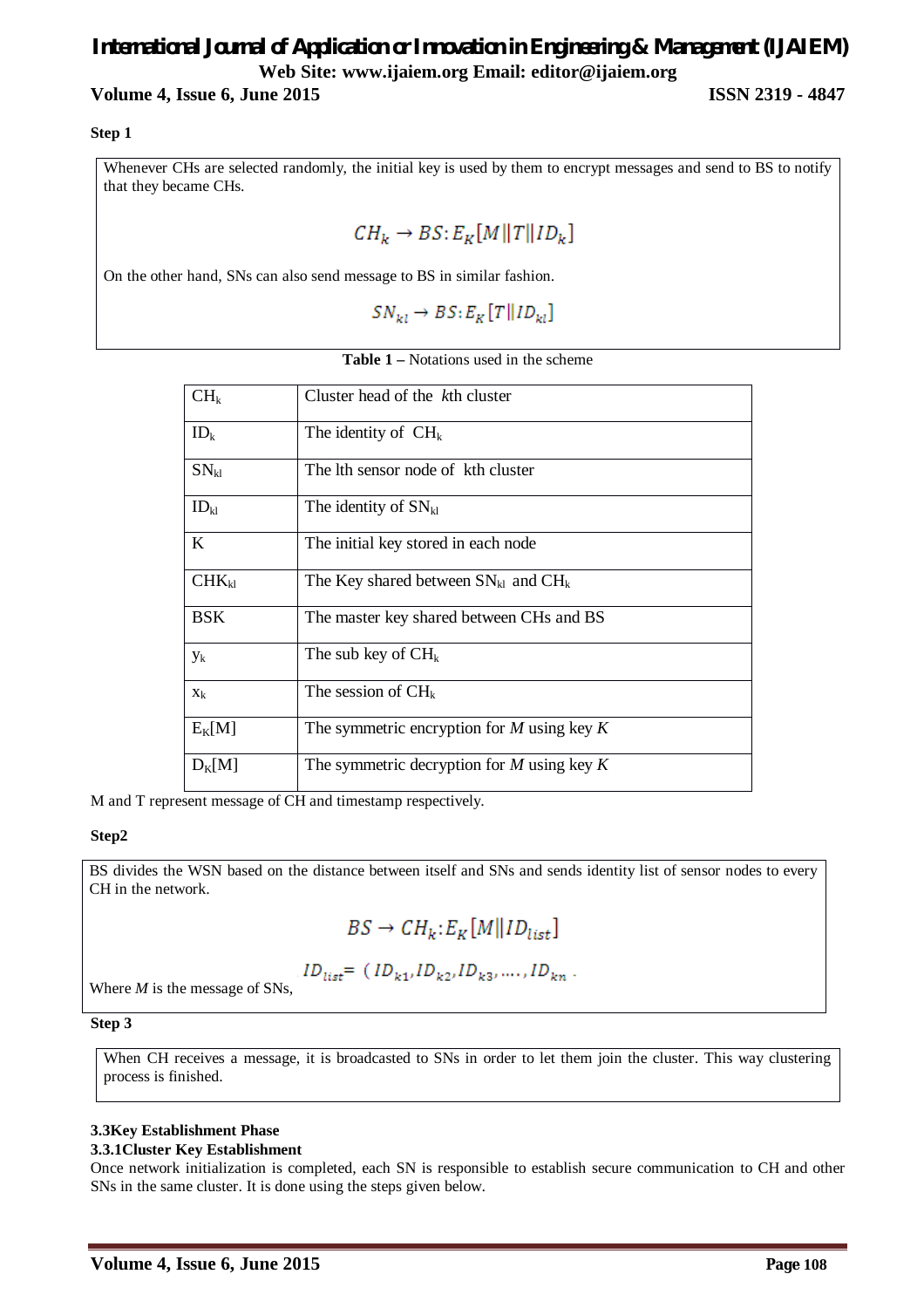#### **Volume 4, Issue 6, June 2015 ISSN 2319 - 4847**

#### **Step 1**

In the beginning a random number *i* is chosen by BS encrypts it with initial key K and sends that to all nodes.

$$
BS \to SN_{kl}: E_K[M \mid \mid i]
$$
  

$$
BS \to CH_k: E_K[M \mid \mid i]
$$

Where M is the message of the random number.

**Step 2**

Upon receiving the random number, a key is generated as follows and that is shared between CH.

 $CHK_{\nu i} = h(i + ID_{\nu i})$ 

#### **Step 3**

If the sender node, denoted as  $SN_{kl}$  wants to exchange information with other node, denoted as  $SN_{kl+1}$ , it is  $\cdot$   $ID_{kl}$  to  $SN_{k(l+1)l}$ supposed to use  $\text{CHR}_{\text{M}}$  to encrypt that information before transmitting it along with identity

$$
SN_{kl} \rightarrow SN_{k(l+1)}: ID_{kl} \parallel E_{CHK_{kl}}[M]
$$

Where M represents the information being exchanged.

#### **Step 4**

Identity of  $SN_{kl}$ ,  $SN_{kl+1}$  and hash function are used to find out x and then the message is decrypted.

#### **Step 5**

Once cluster key establishment is finished, the initial key K shared with BS is deleted by each SN.

#### **3.4Master Key Establishment**

Each CH in the WSN has a pre-loaded initial key that has been shared with BS. In case of attacks launched by adversary, the CH reveals all messages when there is no change in the initial key. Therefore it is necessary to change the master keys between BS and CHs. It is achieved by using the steps as follows.

#### **Step 1**

First of all, base station selects t-1 integers such as  $r_1, r_2, r_3, \ldots, r_{t-1}$  randomly and builds r (*t* - 1)th degree polynomial as follows.

$$
f(x) = BK + r_1 x + r_2 x^2 + \dots + r_{t-1} x^{t-1}.
$$

In order to secure communication between CHs and BS the master key BK is used.

**Step 2** 

BS is able to use identities of CHs and I in order to compute  $y_k$  which is the sub key of  $CH_k$  where  $y_k = f(i + ID_k), 1 \le k \le m;$ m denotes the number of CHs. The BS uses initial key K for encrypting yi and then sends it to  $CH_k$ .  $BS \rightarrow CH_k : E_K[M \parallel y_k]$ Where M refers to message pertaining to key updating.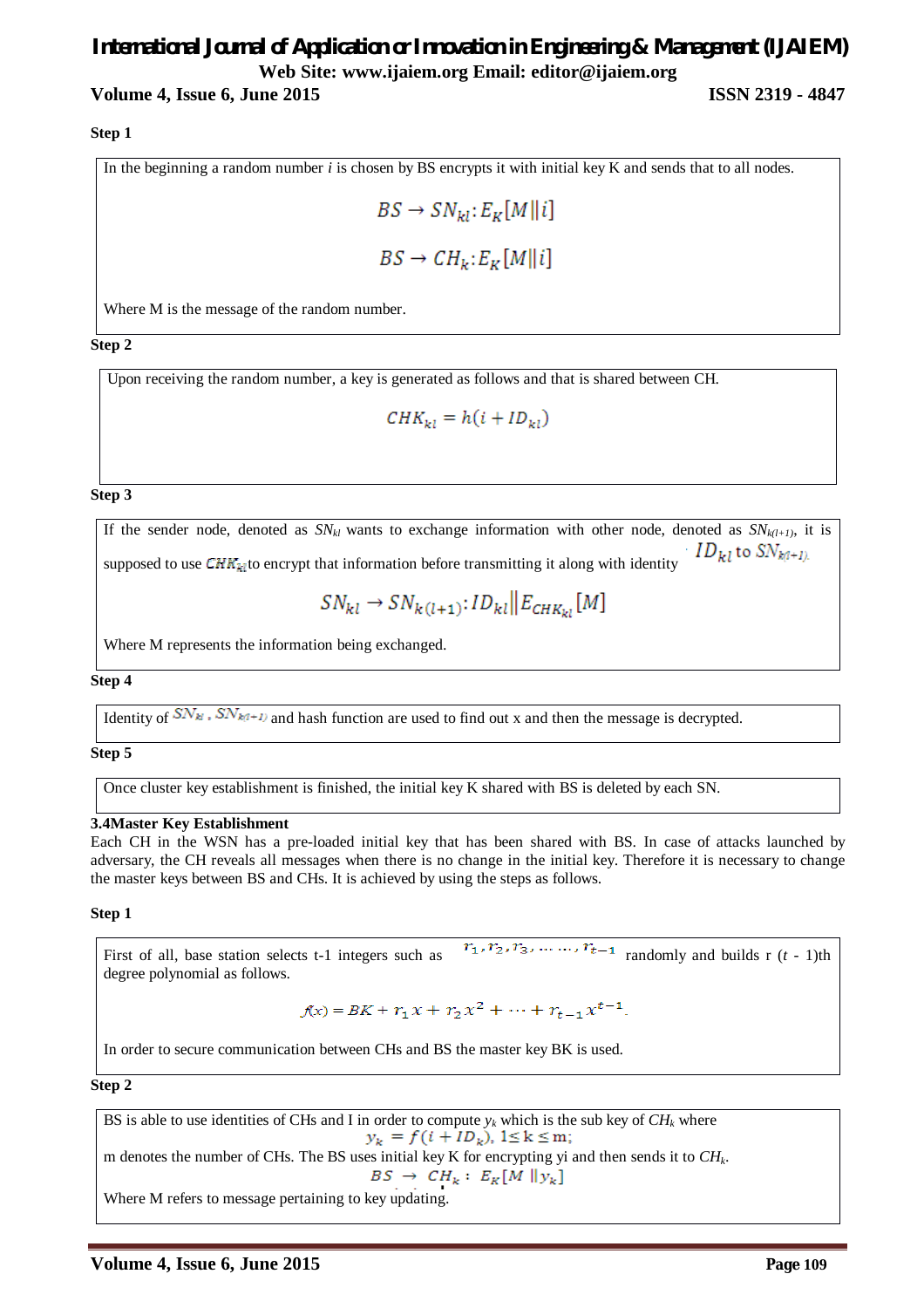#### **Volume 4, Issue 6, June 2015 ISSN 2319 - 4847**

#### **Step 3**

On receiving message,  $CH_k$  deletes the initial key and uses x, hash function and *i* in order to generate x as a session key with other cluster heads in WSN where

 $x_k = h(i + ID_k)$ .

#### **Step 4**

Once the *CH<sup>k</sup>* receives information from SNs, it fuses such information and transmits to base station. As per the threshold secret sharing scheme (t,n),  $CH_k$  should be able to get sub keys of other t-1 CHs so as to enable it to reconstruct master key. Towards it, *CH<sup>k</sup>* sends a request to BS.

#### **Step 5**

Afterwards, the base station randomly selects t-1 CHs and sends them the reconstruction details and the identity of  $CH_k$  which is encrypted using the initial key K.

 $BS \rightarrow CH_k: E_k[M||ID_k]$ 

#### **Step 6**

On message is arrived at  $CH_{k+1}$ , it makes use of a sub key x and encrypts they sub key  $y_{k+1}$  and then sends it to  $CH_k$ along with its identity *IDk+1*.

$$
CH_{K+1} \to CH_k: ID_{k+1} || E_{x_{k+1}}[M||y_{k+1}]
$$

where M pertains to the message of reconstruction of master key. That way  $CH_k$  can configure  $x_{k+1}$  and decrypt the message besides getting *yk+1*.

#### **Step 7**

On receiving t-1 sub keys, master key BK is constructed by x and shared with BS. Afterwards t-1 sub keys are received, the reconstruction of master key BK is done by x which is shared with base station. Then initial key is deleted and master key BK is used to establish secure communication with base station.

#### **3.5Key Updating**

#### **3.5.1Periodic Key Updating**

As part of the dynamic key management scheme in the event of network existence for some time, keys are updated by the BS so as to avoid adversaries from successful launch of attacks. In the proposed scheme BS is supposed to change random number *i* for the purpose of updating keys associated with nodes. The whole mechanism is as follows.

#### **Step 1**

BS, first of all, selects a new random *i* and a new master key denoted as BK. Afterwards, the BS new sub keys are constructed by BS and sent to CHs in WSN.

$$
BS \to CH_k: E_{BK}[M||i||y_k]
$$

where M represents the message of updating and

 $y = f(i' + ID_k)$ , 1≤ *i ≤ m;* 

**Step 2**:

After that, each CH uses the shared key with SN to encrypt the new random number, and transmits it to its cluster members.

$$
CH_k \to SN_{kl}: E_{CHK_{kl}}[M||i]
$$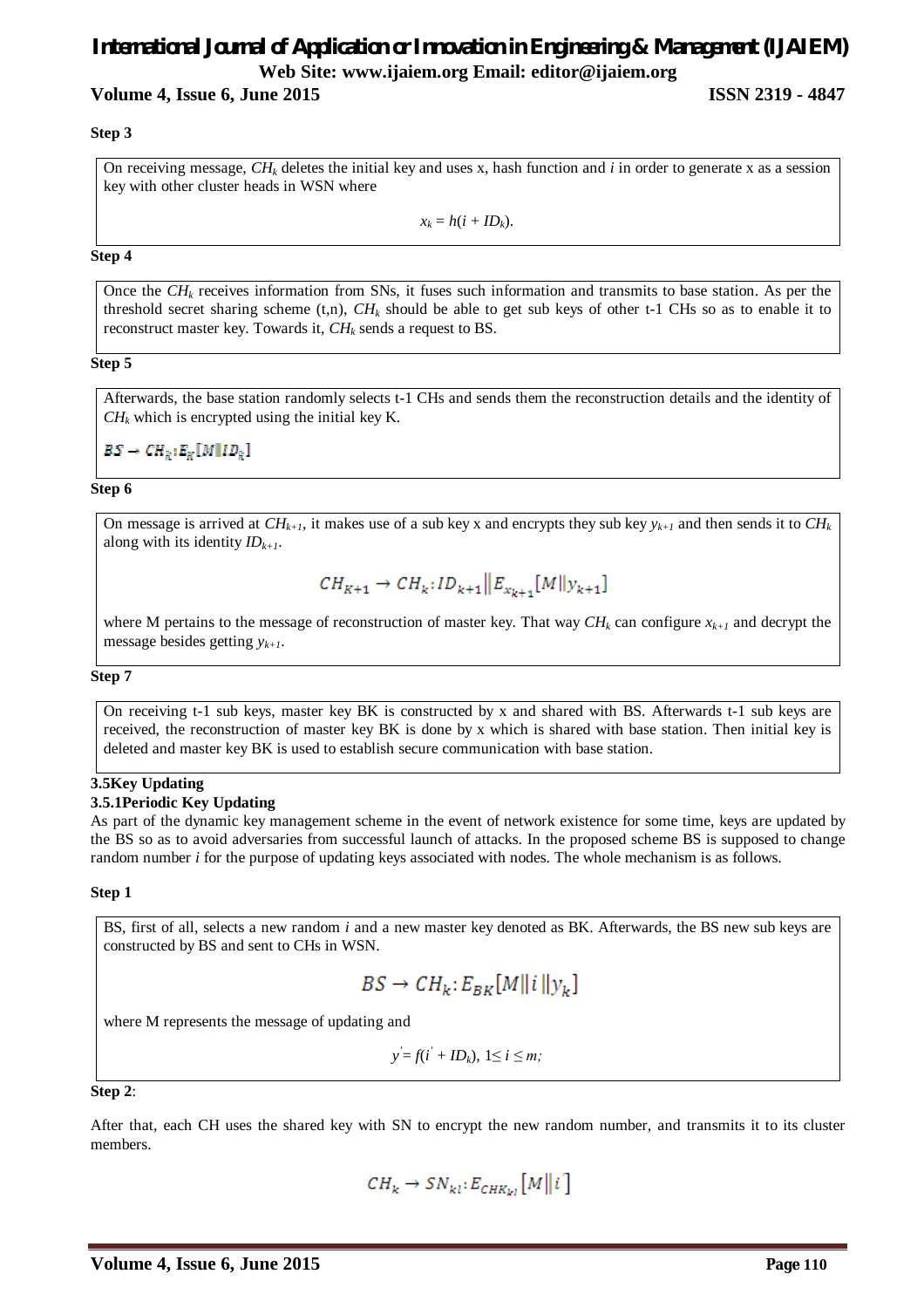#### **Volume 4, Issue 6, June 2015 ISSN 2319 - 4847**

#### **Step 3:**

Then all SNs use *i* to recalculate the new shared keys <sup>CHK'</sup><sub>kl</sub> shared with their CH. And CHs compute new session keys in the same way, where

$$
CHK_{kl} = h(i + ID_{kl})
$$

$$
x'_{k} = h(i' + ID_{k})
$$

#### **Step 4:**

After doing that, all the nodes delete the initial key information. In this way, BS can update all shared keys only by changing the random number. Thus one process of key updating is finished.

**1) Node addition and deletion:** When a SN is added in the network field, BS will transmit the current random number to it. And SN can establish secure communication with its CH, only after calculating the key shared with it. On the other hand, if BS detects out that a SN is captured by adversaries or exhausts energy, it will inform the CH of failure SN. Then the CH will broadcast that the SN is invalid and delete its identity. Since that each SN has a unique key shared with the CH, and SN's compromise won't reveal the communication between other nodes. So there's no need to update the keys.

**2) CH replacement:** According to LEACH, a cluster head election algorithm quoted in our protocol, nodes are randomly selected as CH and rotated so as to balance the energy dissipation in WSN. Once a new CH is selected, BS must renew keys to ensure the security of network. It only needs to broadcast the message to the SNs in its cluster and notice BS to trigger the key update mechanism to refresh the keys.

In addition, if BS detects out that a CH is captured, it will inform the SNs of this cluster and other CHs, and trigger the key update mechanism immediately.

#### **4.SECURITY AND PERFORMANCE ANALYSIS**

#### **4.1Security analysis**

Our protocol adopts the conception of threshold secret sharing scheme, dividing the master key into several sub keys. Each CH only stores the sub key instead of the master key used to encrypt data. As long as the attacker captures fewer than *t* CHs, it cannot reconstruct the master key S. Besides, BS triggers key update mechanism regularly to refresh the key information. So even if the attacker captures *t* CHs of different time quantum, it also can't reconstruct the master key. In our scheme, since the key shared between SN and CH is generated by its identity, each SN has a unique shared key with its CH. So, any SN's compromise won't affect the secure communication between other SN and CH. Moreover, if any CH is captured or exhausts energy, the BS will refresh the key information in the network, and the keys stored in those abandoned nodes are useless. Conclusively, our scheme provides sufficient security and can achieve perfect compromise resilience.

#### **4.2Dynamic analysis**

To ensure the security of WSN, we adopt the key update mechanism to make BS update the keys dynamically. In our scheme, by changing the random number *r*, BS can update all the key information and have no need to reselect all keys and polynomial. The SN can generate the shared key by itself, BS has no need to update the old keys and it won't affect secure communication between CH and other sensor nodes. Therefore, our protocol can well meet the demands of the dynamic of WSN.

#### **4.3Overhead analysis**

To recover the master key shared with BS, the CH should use the sub keys of any other *t-*1 CHs to reconstruct the master key. According to the Lagrange interpolation polynomial, it is easy to get the master key *S*, where

$$
S = \sum_{k=1}^{t} y_k \prod_{l=1, l \neq k}^{t} \frac{ID_l + i}{ID_l - ID_k}
$$

So the computational complexity of the master key reconstruction is  $O(t^2)$ . As to SNs, the shared keys are generated by preloaded one-way function and identity and the random number *r*. Each SN only needs to compute a one-way function algorithm to produce a shared key, and its computational overhead is very low.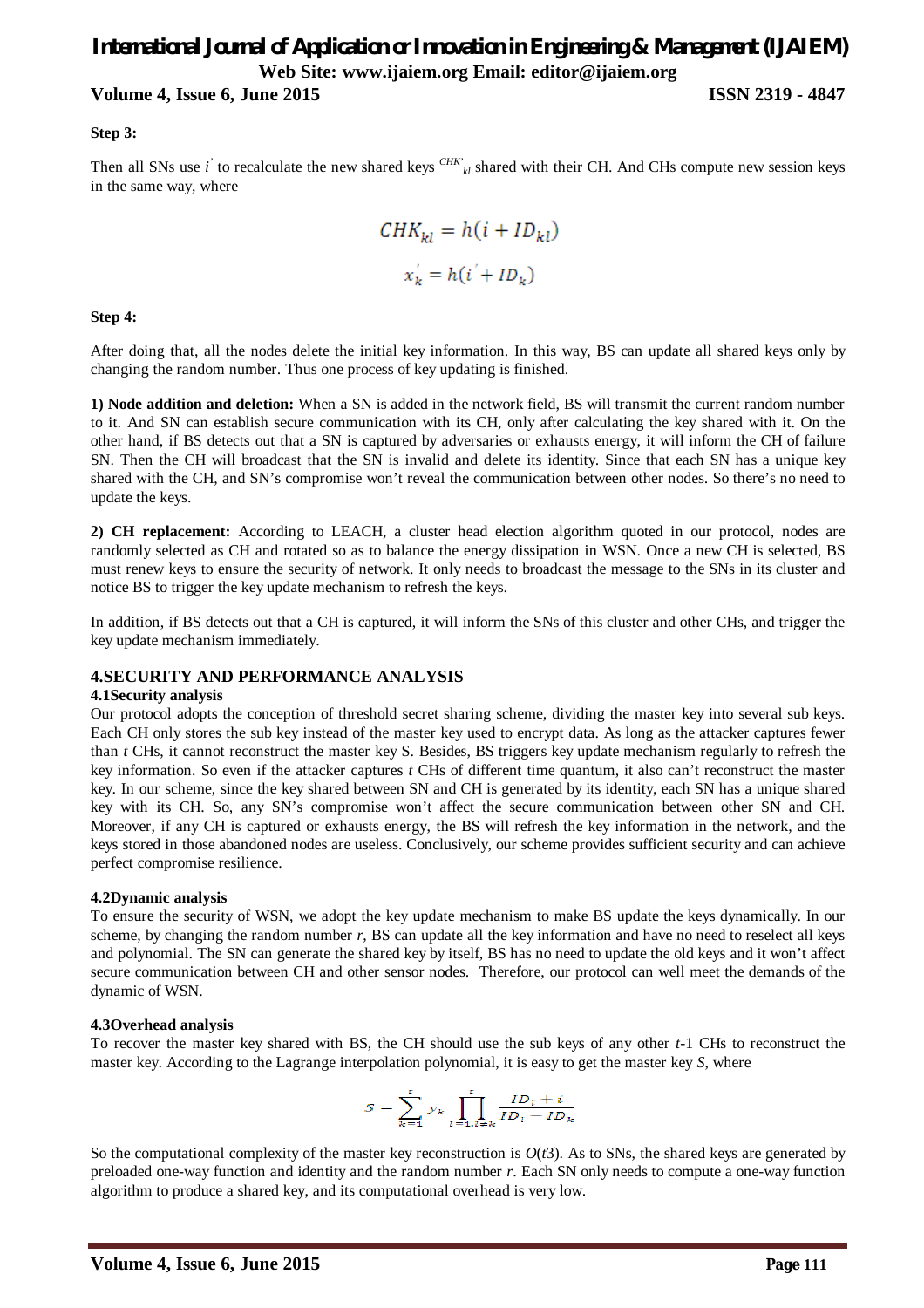### *International Journal of Application or Innovation in Engineering & Management (IJAIEM)* **Web Site: www.ijaiem.org Email: editor@ijaiem.org Volume 4, Issue 6, June 2015 ISSN 2319 - 4847**

In our method, each SN only stores its identity, preloaded one-way function and the initial key shared with BS. And to each CH, it is no need to store all shared keys with its SNs, because that it can get the keys from their identities. In addition, due to the limitation of the node's power and memory, CHs use their session key to encrypt the messages when they want to communicate with other CHs. They don't need to store other CHs' session keys and can figure them out by their identities and the one-way function. According to threshold secret sharing scheme, thought the increase of *t*  can reduce the probability of getting the master key, it also cost more time to generate the keys. So, when used in practical application, we must choose an appropriate threshold to keep a good balance between the security and the overhead. Based on these reasons, we can say that our protocol provides low computational overhead and storage.

#### **4.4Simulation and Results**

Simulation study has been made in order to realize the proposed approach for efficient key management. The simulation environment is as given below.

| <b>PARAMETER</b>      | <b>SPECIFICATION</b>                             |
|-----------------------|--------------------------------------------------|
| Simulation tools used | NS2 Network Simulator (ns-2.35)                  |
| Simulation time       | $10 \text{ sec}, 20 \text{ sec}, 30 \text{ sec}$ |
| Number of nodes       | 10,20,30                                         |
| Transmission range    | 250m                                             |
| Maximum speed         | $0-20$ m/sec                                     |
| Application traffic   | CBR [constant bit rate] [20]                     |
| Packet size           | 512bytes                                         |
| Node mobility model   | 8 packets/sec                                    |
| Protocol              | AODV                                             |

|  | <b>Table 2:</b> Simulation environment details |
|--|------------------------------------------------|
|--|------------------------------------------------|

The simulation results pertaining to performance level of the proposed method and the other attributes like packet delivery ratio, packet delay and packet dropping were recorded. The results are as shown below.

#### **Table 3:** Simulation results

| Performance analysis on delay        |                |                |      |                |     |      |                |                |
|--------------------------------------|----------------|----------------|------|----------------|-----|------|----------------|----------------|
|                                      | 1              | $\overline{2}$ | 3    | $\overline{4}$ | 5   | 6    | $\overline{7}$ | 8              |
| <b>Existing</b> [20]                 | 26             | 24             | 22   | 20             | 19  | 15   | 10             | 8              |
| <b>Proposed</b>                      | 24             | 20             | 15   | 11             | 10  | 8    | 5              | $\overline{2}$ |
| Performance level of packet delivery |                |                |      |                |     |      |                |                |
| <b>Existing</b> [20]                 | 0.2            | 0.6f           | 0.75 | 0.95           | 1.5 | 2.75 | 3.8            | 5.85           |
| <b>Proposed</b>                      | 0.5            | 0.9            | 2.65 | 3.75           | 6.8 | 8.84 | 9.9            | 12.96          |
| <b>Performance on dropping</b>       |                |                |      |                |     |      |                |                |
| <b>Existing [20]</b>                 | 30             | 28             | 25   | 22             | 18  | 15   | 12             | 9              |
| <b>Proposed</b>                      | 28             | 26             | 22   | 19             | 17  | 22   | 9              | 5              |
| Network output                       |                |                |      |                |     |      |                |                |
| <b>Existing [20]</b>                 | 1              | $\overline{2}$ | 3    | $\overline{4}$ | 5   | 6    | $\overline{7}$ | 8              |
| <b>Proposed</b>                      | $\overline{2}$ | 5              | 6    | 8              | 9   | 10   | 11             | 12             |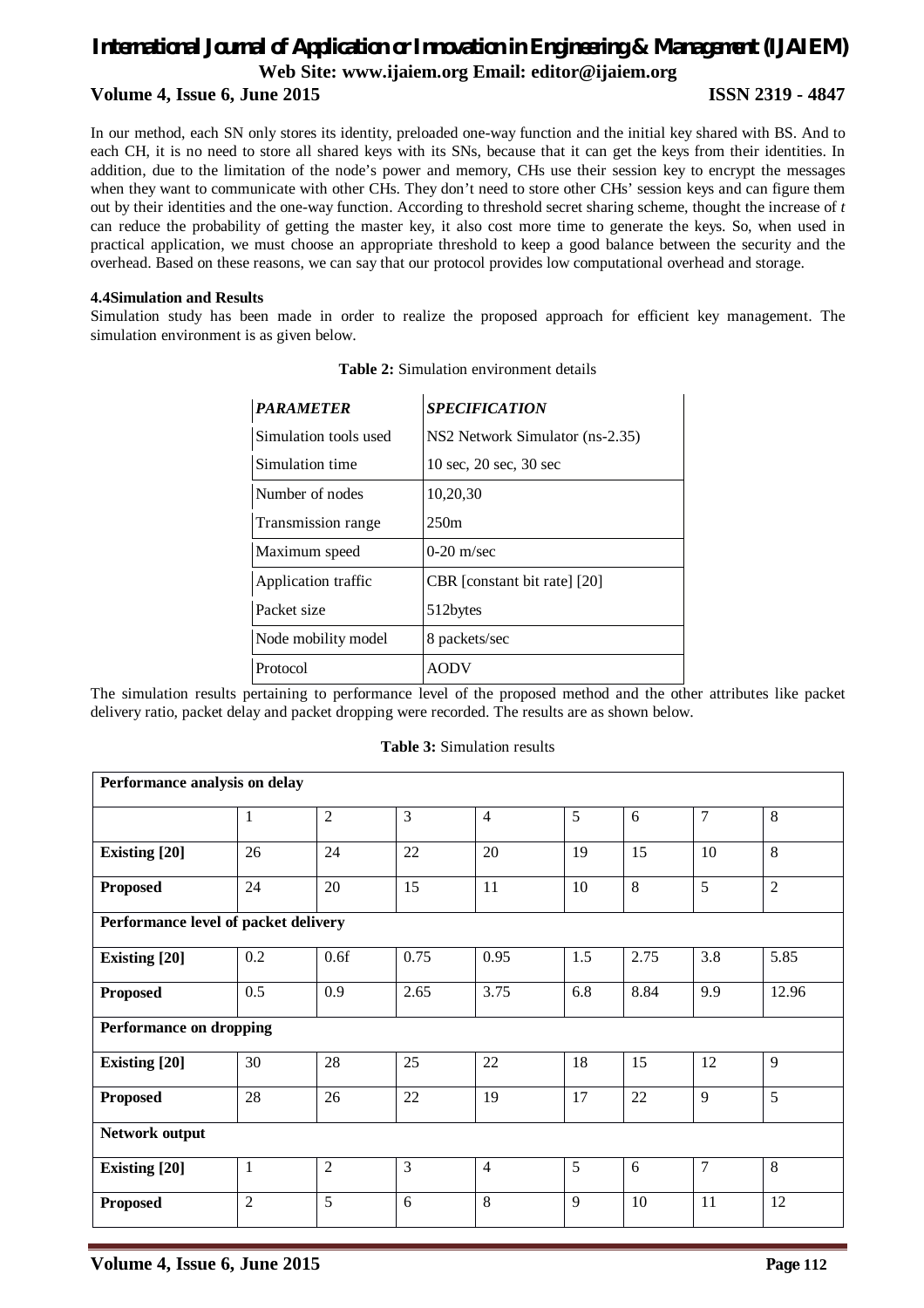#### **Volume 4, Issue 6, June 2015 ISSN 2319 - 4847**

| <b>Energy Consumption</b> |     |     |      |      |     |      |     |       |
|---------------------------|-----|-----|------|------|-----|------|-----|-------|
| <b>Proposed</b>           | 0.4 | 0.8 | 1.25 | 1.55 | 2.5 | 3.75 | 4.5 | 6.88  |
| <b>Existing</b> [20]      | L.5 | 2.9 | 3.65 | 4.75 | 6.8 | 8.84 | 9.9 | 10.96 |

As can be seen in Table 3, it is evident that the simulation results pertaining to delay performance, packet delivery ratio, packet dropping, throughput and energy consumption.



**Figure 3 –** Results of the proposed approach

As seen in Figure 3 (a), it is evident that the horizontal axis represents the time while the vertical axis represents no. of packets. With respect to the delay analysis, the proposed system exhibits better performance than the existing system. As shown in Figure 3 (b) the packet delivery ratio of the proposed scheme is higher than the existing method.



**Figure 4 –** Performance of the proposed system

As seen in Figure 4 (a), it is evident that the horizontal axis represents the time while the vertical axis represents no.of packets. With respect to the dropping of packets, the proposed system exhibits better performance than the existing system. As shown in Figure 4 (b) the throughput of the proposed scheme is higher than the existing method.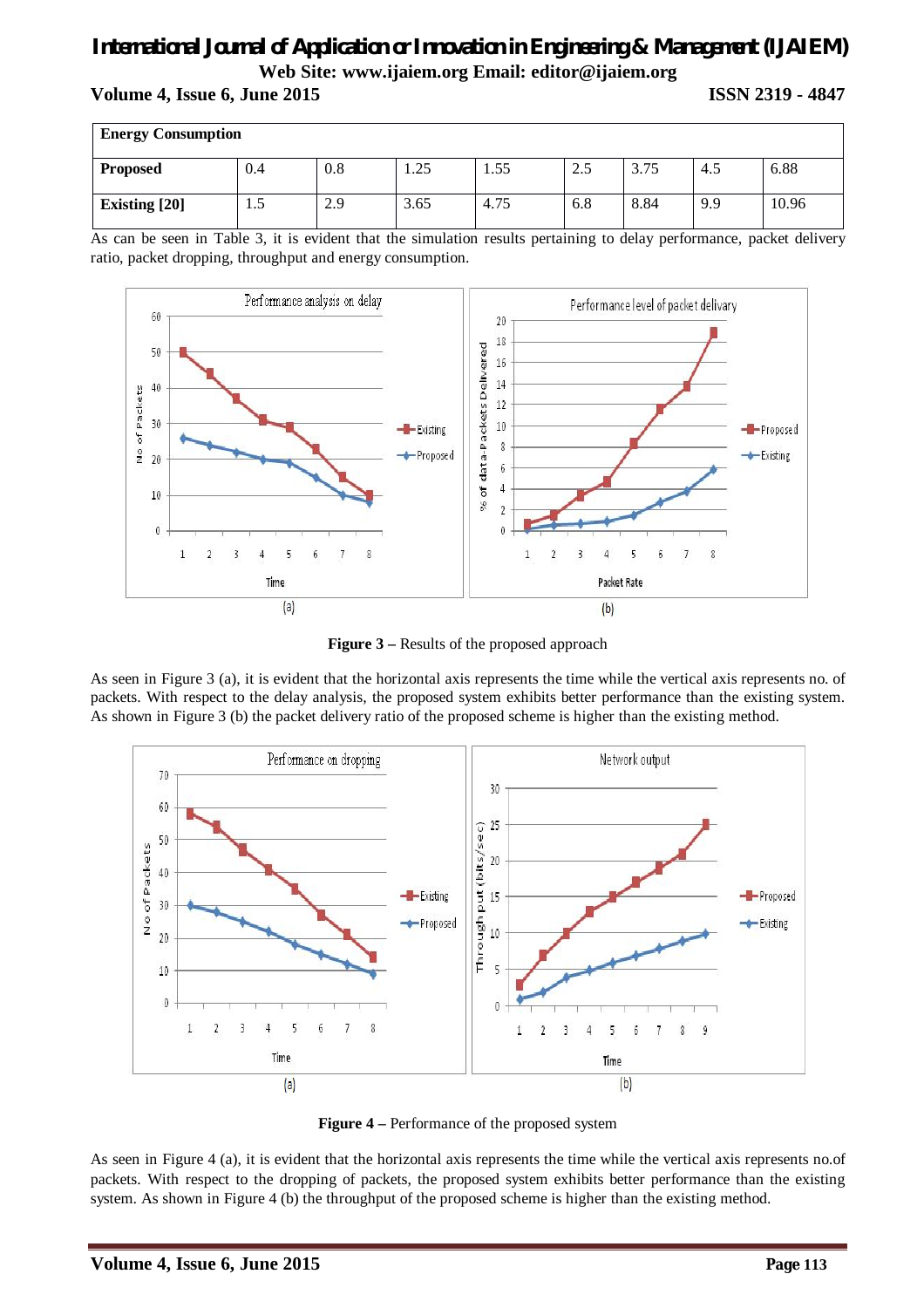**Volume 4, Issue 6, June 2015 ISSN 2319 - 4847**



**Figure 5-** Energy consumption

As seen in Figure 5, it is evident that the horizontal axis represents the network size while the vertical axis represents the energy consumed. As the network size increases, the energy consumption increases in general. The results reveal that the proposed scheme is energy efficient when compared with its prior method.

### **5.CONCLUSIONS AND FUTURE WORK**

In this paper we studied secure key management schemes in Wireless Sensor Networks. As these networks are widely used in the real world, security plays an important role. Secure communication among the nodes in the network is to be given paramount importance as these networks are vulnerable to attacks due to their mobility nature and resource constrained nature. In providing secure communications, key management and key distribution play a pivotal role. Towards this end many schemes came into existence. However many of them are static in nature. They cannot cater their services to dynamic WSNs. In this paper we proposed a key distribution scheme which makes communications over WSN secure in an energy efficient fashion. Our scheme is applied to a SN with CH, BS and sensor node. The proposed mathematical model is supported by the security analysis. The proposed key management scheme is highly secure and energy efficient. The proposed scheme can also handle compromised cluster head efficiently. Simulation results reveal that the proposed scheme is energy efficient and supports dynamic key management in dynamic network environment for high level of security. This research can be extended further by modelling various attacks, evaluating and enhancing so as to ensure that the scheme is robust to those attacks.

#### **REFERENCES**

- [1] N. Sultana, K. -m. Choi and E. -n. Huh, "Mobility Support Secure Coverage Protocol for Monitoring Applications using Wireless Sensor Network", International conference on Computational Sciences and its Applications ICCSA, (2008).
- [2] W. Du, J. Deng, Y. S. Han, S. Chen and Pr. K. Varshney, "A Key Management Scheme for Wireless Sensor Network Using Deployment Knowledge", IEEE INFOCOM, (2004).
- [3] A. Perrig, R. Szewczyk, J. Tygar, Victorwen and D. E. Culler, "Spins: Security Protocols for Sensor Networks", ACM Wireless Networking, (2002) September.
- [4] L. Eschenauer and V. D. Gligor, "A key management scheme for distributed sensor networks", Proc. of the 9th ACM Conference on Computer and Communication Security, (2002) November, pp. 41-47.
- [5] H. Chan, A. Perrig and D. Song, "Random key pre-distribution schemes for sensor networks", Proc. IEEE Symp on Research security privacy, (2003) May 11-14, pp. 197- 213.
- [6] F. Liu, M. J. Rivera and X. Cheng, "Location-Aware Key Management in wireless sensor networks", IWCMC'06, (2006).
- [7] M. O. Rabin, "Digitalized signatures and public-key functions as intractable as factorization", Technical Report MIT/LCS/TR-212, Laboratory for Computer Science, MIT, (1979).
- [8] J. Zhang, Y. Sun and L. Liu, "NPKPS: A novel pair wise key pre-distribution scheme for wireless sensor networks", IET Conference on Wireless, Mobile and Sensor Networks 2007, (CCWMSN07), (2007) December 12- 14, pp. 446-449.
- [9] L. Girod, T. Stathopoulos, N. Ramanathan, et al., "A System for Simulation, Emulation, and Deployment of Heterogeneous Sensor Networks", Proc. of ACM SenSys, (2004).